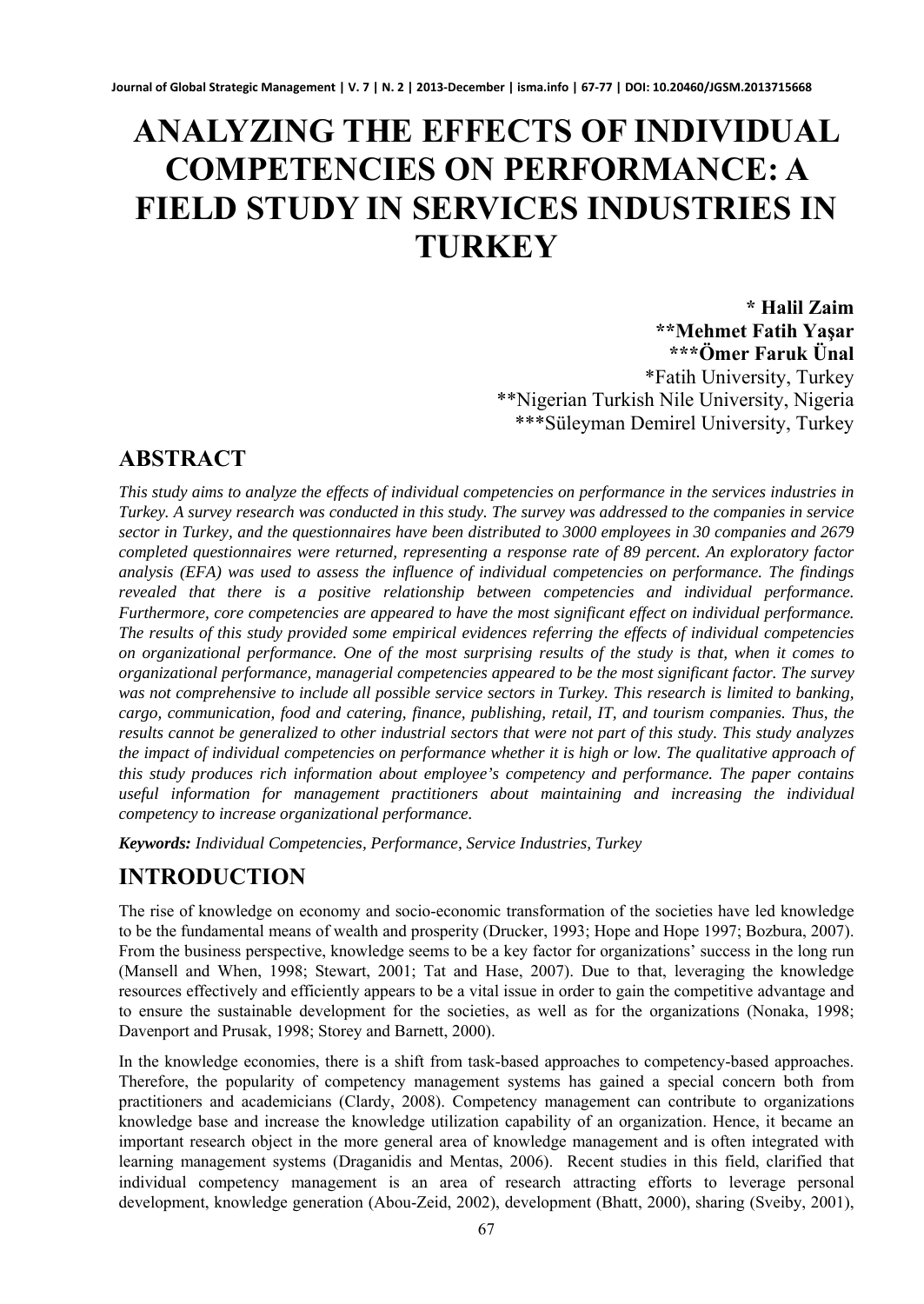and utilization (Bender and Fish, 2000), organizational learning, innovation and effectiveness (Malhotra, 2000). In addition to being regarded as a focal point for planning, organizing, integrating and improving all aspects of knowledge management and human resource development systems. Competency management modeling is also regarded as an approach focused on improving organizational performance.

The main objective of this study is to compose a useful individual competency model in services industries based on the "ranking model" of employee competencies, which consists of three major dimensions: core competencies, managerial competencies and functional (task-related) competencies (Stephen and Uhles, 2012).

Secondly, this study aimed to analyze the effects of aforementioned dimensions of competencies to individual and organizational performance. Based on the provided data, 2679 questionnaires collected from 30 different companies of services industries in Turkey. The data analysis indicate that, there is a positive linear correlation between aforesaid key dimensions of competencies and both individual and organizational performance.

# **Literature Review**

#### **Definition**

The concept of "competency" is a confusing term and particularly mixed up with "skill". It is mainly because different terms have often been used interchangeably. From the management perspective, competencies are defined by two main streams: organizational or personal. Human Resource Management (HRM) literature focuses on the individual competencies. McClelland (1973) used the term as a symbol for an alternative approach to traditional intelligence testing. According to author, competence is a characteristic trait of a person that is related to superior performance and a demonstration of particular talents in practice and application of knowledge required to perform a job.

Boyatzis (2008) also analyzed managerial competencies and defined competencies as an underlying characteristic of a person that could be a motive, trait, skill, aspect of one's self-image, social role, or a body of knowledge which he or she uses. These characteristics are revealed in observable and identifiable patterns of behavior, related to job performance and usually include knowledge, skill and abilities. In another definition, competencies are specified as a mean of 'being able to perform a work role to a defined standard with reference to real working environments'.

It is generally seen as "a cluster of related knowledge, skills, and attitudes that affects a major part of one's job (a role or responsibility), that correlates with performance on the job, that can be measured against wellaccepted standards, and that can be improved via training and development" (Özçelik and Ferman, 2006). Dingle (1995), adds awareness to this definition. According to Dingle, competence is a combination of knowledge, skill and awareness. In this definition, *knowledge* refers to the understanding of fundamental principles required to accomplish the task in hand, *skill* refers to the application of this understanding and *awareness* refers to the proper application of skill, in accordance with professional and corporate "good practice".

In addition, Pate et.al (2003), distinguish individual competencies from the epistemological standpoint as rationalist and objectivist. From rationalist perspective, competence is a specific set of attributes used in performing a job. In rationalist perspective there is a distinction between job and worker. Thus, job oriented side of competence is associated with characteristics of high performing employee such as motives traits and social skills that can be learned through education, experience or vocational training. Task oriented aspect of competence, on the contrary, deals with the behavior of particular individuals and how they act in organizational environment. From the subjectivist perspective, worker and work are considered as one entity. Accordingly, competency is composed of a person's experiences and personality combined with job related factors that stem from formal and informal organization. Hence, this approach focuses on the interaction between the individual and the job, thereby, taking into account what the individual brings to the job and the characteristics of the job itself.

Moreover, there is an alternative to describe competencies on basis of outcomes that a competent individual should be able to achieve, and thus defining generic standards of performance for particular activities. This approach considers competencies as input and concentrates on the outcomes of competencies such as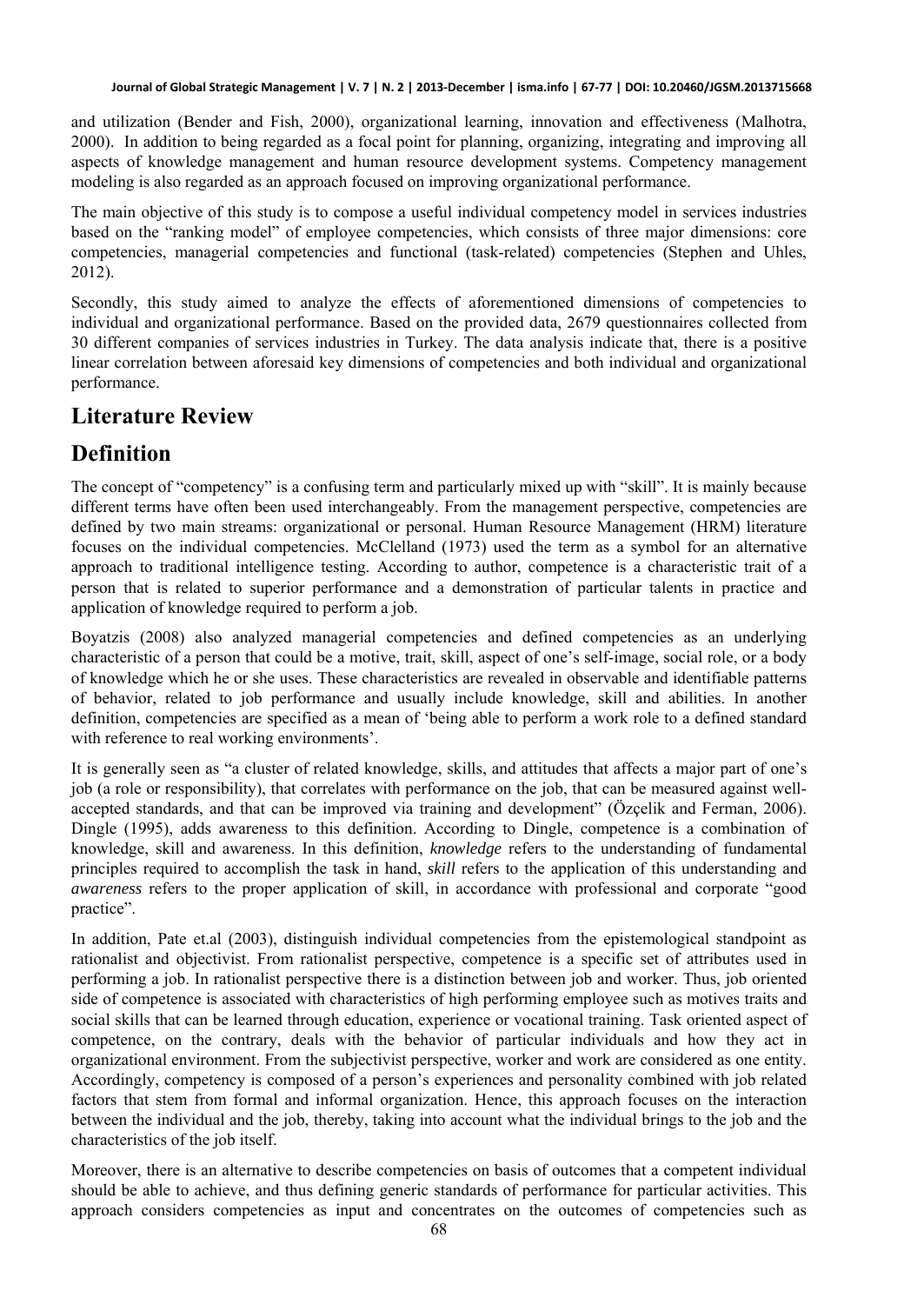#### **Journal of Global Strategic Management | V. 7 | N. 2 | 2013-December | isma.info | 67-77 | DOI: 10.20460/JGSM.2013715668**

productivity, quality and decision making.

Alongside the HRM literature on competencies which focuses on employee, there is a parallel body of literature in strategic management (SM) that view competencies as characteristics of an organization as a whole, with particular emphasis on core competencies and dynamic capabilities. According to organizational perspective competencies belong to the organization and are embedded processes and structures that tend to reside within the organization, even when individuals leave (Cardy and Selvarajan, 2006).

At organizational level, "core competencies" give an organization strategic competitive advantage and can be defined as "a firm's strategic resources that reflect the collective learning in the organization". Core competencies refer to distinctive capabilities of an organization that describe excellence performance, contributes to customer value, and difficult to imitate including "the skills and abilities employees are expected to have or develop, as well as the processes required to achieve success" (Baker, et.al, 2009). Moreover, it is considered to be important at a firm's corporate level, which are the key for the firm's survival and are central for its strategy (Fleury, and Fleury, 2005). Dynamic Capability on the other hand, is "a company's capability to adjust its competences over time and is closely related to resources important for change".

From a holistic view competency is a combination of tacit and explicit, individual and collective knowledge, capability, behavior and skills that results in effectiveness, efficiency and superior performance. In other words it is the true applied knowledge and utilized capacity of an individual or an organization.

In our study we are going to focus on the individual competencies from the HRM perspective. However many scholars (Cardy, Selvarajan, 2006; Draganidis and Mentzas, 2006; Soderquist and Papalexandris, 2010) claim that there is a strong connection between individual and organizational competencies. It is mainly because; organizations have noticed that the ability and knowledge utilization of their workforce is the key to gain sustainable competitive advantage (Özçelik and Ferman, 2006). Furthermore, "the concept of competency lies at the heart of HRM, providing a basis for horizontal integration of key HR activities, such as selection, performance assessment, training, career development, and reward management, as well as vertical integration with organizational strategy, values, business processes and performance outcomes among others"( Soderquist and Papalexandris, 2010).

#### **Competency Models**

There is a variety of competency models referring to different aspects of competencies. A competency model is "a list of competencies which are derived from observing satisfactory or exceptional employee performance for a specific occupation" (Draganidis and Menzsaz, 2006) and used to categorize competencies for common use.

One of the dominant modeling of competencies is developing generic versus organization-specific competencies. Generic competencies is a cluster of competencies identified within the context of a specific job generically, i.e. common to all individuals occupying that specific job whereas, organization-specific competencies is a set of competencies specific to the job in a particular organization (Soderquist and Papalexandris, 2010). Generic competencies usually identified on trait-based or behavior-based (Cardy, Selvarajan, 2006).

Another famous modeling is ranking competencies according to managerial levels. In general, three categories are used in ranking model such as core competencies which is required from all employees, leadership/managerial competencies required from managerial positions and functional competencies required to be performed in a particular job role or profession (Özçelik and Ferman, 2006). In a similar ranking model Stephen and Uhles (2012) suggest three set of competencies for individual contributors, managers and executives.

In the organizational psychology literature, distinguishing contextual competencies from task competencies is also a common approach used in competency modeling. In this model, task competencies are job-specific and are associated with the technical functions of an organization such as organizing, planning, coordinating and controlling, whereas, contextual competencies are those discretionary job-related characteristics that informally contribute to organizational effectiveness but are not formally recognized as part of the job (Ahadzie, et.al, 2009).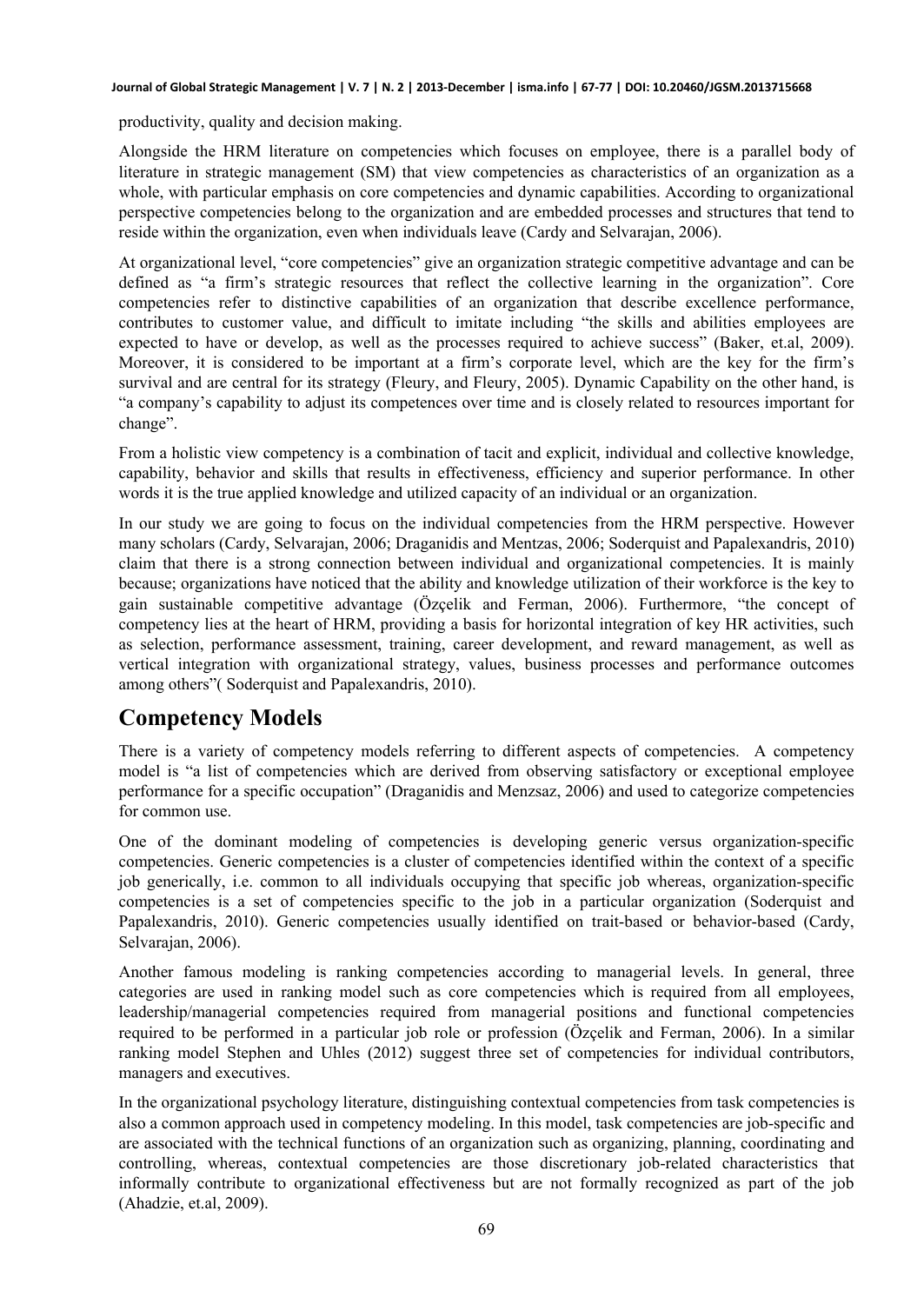Tauron, classifies competency approaches into three categories from the assessment point of view. These are: research-based, strategy-based and value-based approaches. Researched-based approach is focusing on the behavior of the superior performers in the organization and can also be categorized as behavioral competencies. Strategy-based approach tries to identify competencies that link individual characteristics with organizations' strategic direction. Value-based approach underlines the cultural values of the organization hence considered to have strong motivating effect on individuals (Touron, 2009).

Competence iceberg model, on the other hand, divide competencies into two main categories, one upside water surface such as knowledge and skills and the other is below the surface that includes mainly viewpoint of value, self image, character/personality, self-force/social motivation and so on (Liu, et. al, 2005).

# **Competency and Performance Relationship**

For the last few decades, competencies are often used for the basis of performance appraisal (Cardy and Selvarajan, 2006). The competencies, as a measurement tool, identify behavioral factors relevant to performance in the job and viewed as how the job is carried out. Hence many organizations use competency models as a part of their employee development program to appraise behavioral performance indicators together with objectives (Özçelik and Ferman, 2006). Accordingly, many scholars (McClelland, 1973, Levenson, et.al, 2006, Ryan, et.al., 2009) have claimed that assessment of employees' competencies provide an effective method for predicting job performance.

There is a variety of research that clarify the relationship between competencies and employees' job (task) performance (McClelland, 1973; Liu, 200; Dainty, 2004; Levenson, 2006; Ryan, et.al, 2009). For example, findings of Ahadzie et.al.'s (2009) study demonstrate the suitability and potential usefulness of their competency-based model that reflects elements of both performance behaviors and outcomes in predicting the performance. Similarly, there are other research (Ryan et.al, 2009; Spencer, et.al 2008) highlighting the validity and utility of competencies in predicting employees' work performance.

Furthermore, there are studies that indicate the affects of certain competencies on individual job performance. For example Qiao and Wang, (2009) suggest that team-building, communication; coordination, execution and continual learning are critical competencies for the success of middle managers in China. Likewise, there empirical evidences indicating the relationship between competencies such as HRM (Fleury and Fleury 2005; Liu, et.al, 2005; Collings, et.al 2010, Anwar, et.al, 2012), leadership (Clark and Armit, 2010; Asree, et. al, 2010; Pereira and Gomez, 2012).

The relationship between individual competencies and organizational performance is also stated. However, there are less empirical evidences found in this issue (Levenson, et.al, 2006, Ryan, et.al. 2009; Gammie and Joyce, 2009).

On the other side, despite the increasing tendency in using competency models, there are still some confusion and skepticism about the relation between competencies and performance. These are mainly because of the difficulties in assessment of competencies (Currie and Darby, 1995) and the complex and lengthy process required for identifying the appropriate competency performance relationship (Vakola, et. al., 2007). In addition to that organizational performance has many dimensions, yet it is not easy to connect individual competencies to organizational performance (Liu, et. al., 2005; Vakola et.al. 2007).

# **Research Methodology**

#### **Survey Instrument**

The survey instrument is composed of questions relating to employee competencies and performance. The conceptual definition of competency construct was derived from the literature, and survey work was adopted from Berdrow and Evers (2009). They developed the "*Bases of Competence Model*" which is a multi-item scale to reveal the main factors of employee competencies. The performance variable is derived from the study of Zaim and Koçak (2010). The questionnaire was progressed by discussing with a panel of experts and academicians and finalized with the study of Zaim (2012). A five-point Likert scale was used for each of the 5 questions, scored from 1 to 5 where the number (1) means Strongly Disagree, (2) Disagree, (3) Neither Disagree or Agree, (4) Agree, and (5) Strongly Agree.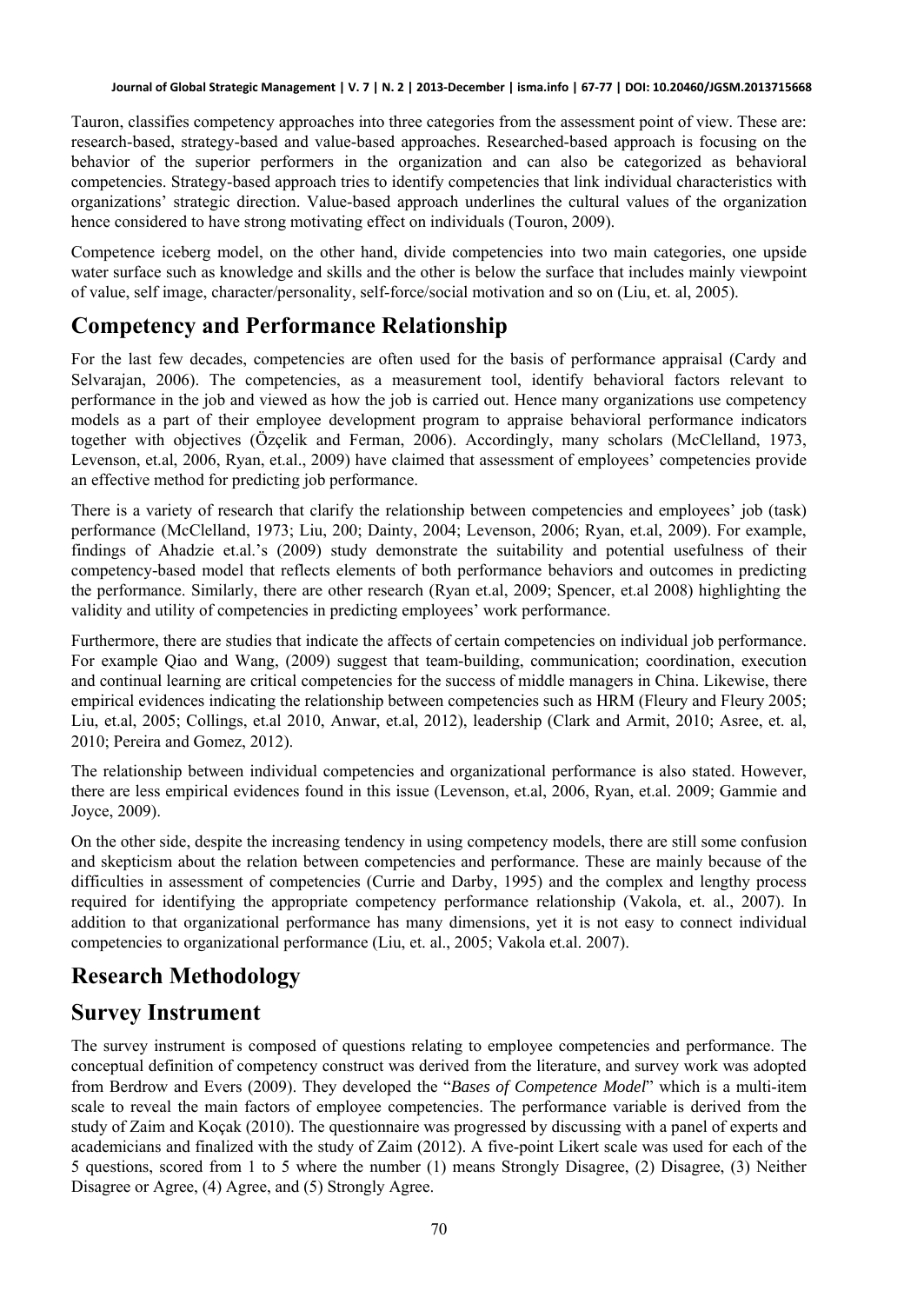#### **The Sample**

Data collected from service sector companies in Turkey. Service sector can be defined as "the portion of the economy that produces intangible goods". According to economic development stages of the countries, as income per capita rises, agriculture loses its primacy, giving way first to a rise in the industrial sector, then to the service sector. According to World Bank Report, these two consecutive shifts are called "industrialization" and "post-industrialization". Also, growing economies are likely to go through these stages. Particularly, service sector has emerged as the most dynamic and innovative sector in the last few decades for high-income countries. This reality for service sector dominates the economic growth and wealth production (Triplett and Bosworth, 2004).

On the other hand, service sector grows rapidly in the developing countries as well. However, providing the intellectual infrastructure and maintaining the well-educated, competent labor force is considered to be one of the most important challenges of the developing economies like Turkey.

Turkish economy has been undergoing an outstanding transformation since 2001. During this period, the share of agriculture in the economy decreased, while that of the service and manufacturing sectors expanded. Hence, increasing competencies of the labor force according to the rapidly changing demands of the global markets is considered as one of the major strategic objectives.

The sample was chosen among the leading companies of service sector. The research was conducted in various sectors ranging from banking, cargo, communication, food and catering, finance, publishing, retail, IT, and tourism sectors. The questionnaires have been distributed to 3000 employees in 30 different companies in service industry. A total of 2679 usable questionnaire were returned.

#### **Research Objectives and Hypotheses**

Based on the reviewed literature, this study proposes the "ranking model" of employee competencies which was composed of three main dimensions: core competencies, managerial competencies and functional (taskrelated) competencies (Stephen and Uhles, 2012). This study suggests that aforesaid factors have direct effects on organizational performance. According to the research framework, core competencies, managerial competencies and functional competencies' factors are assumed to influence the individual and organizational performance. This study will independently analyze the effects of those critical factors of competencies on individual and organizational performance.

The hypotheses underlying the impact of employee competencies on individual performance are:

- H1: Individual Performance improves if core competencies are enhanced.
- H2: Individual Performance improves if managerial competencies are enhanced.
- H3: Individual Performance improves if functional competencies are enhanced.

The following hypotheses are also proposed to state in underlying the impact of employee competencies on organizational performance.

- H4: Organizational Performance improves if core competencies are enhanced.
- H<sub>5</sub>: Organizational Performance improves if managerial competencies are enhanced.
- H6: Organizational Performance improves if functional competencies are enhanced.

#### **Analysis and Results**

The data analysis was conducted in three steps:

Performing an exploratory factor analysis (EFA) with varimax rotation to determine the underlying dimensions of employee satisfaction.

Measuring the direct impact of critical factors of employee satisfaction on the individual performance.

Measuring the direct impact of critical factors of employee satisfaction on commitment.

# *Exploratory Factor Analysis (EFA)*

Due to potential, conceptual and statistical overlap, an attempt was made to produce parsimonious set of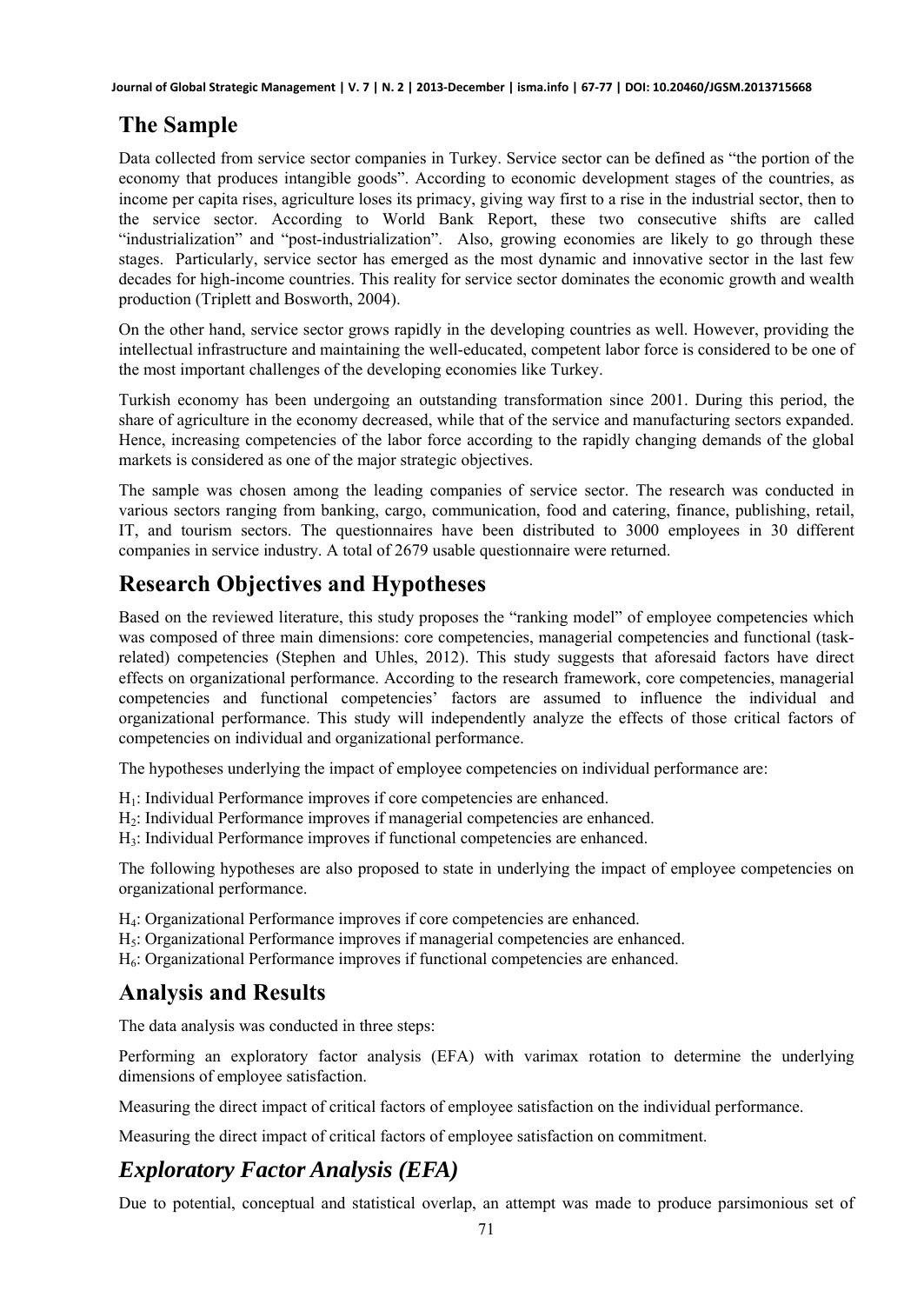distinct non-overlapping variables from the full set of items underlying the construct. Exploratory factor analysis with varimax rotation was performed on the employee competencies criteria in order to extract the dimensions of the construct.

The EFA on the 23 employee competencies' items yielded in 3 factors with Eigen values, greater than 1 which was expected according to existing literature (Özçelik and Ferman, 2006). All items were loaded on these 3 factors. Based on the item loadings, these factors were respectively labeled as core competencies (C), managerial competencies (M) and task competencies (T). The Kaiser-Meyer-Olkin measure of sample adequacy was found as 0, 94, which supports the validity of EFA results. The Cronbach's alpha measures of reliability for the five factors were 0, 92 for core competencies, 0, 93 for managerial competencies and 0, 91 for task competencies.

#### *Regression Analysis for Individual Performance*

As mentioned earlier, it is assumed that there is a positive linear relationship between critical factors of employee competencies and individual performance. In order to test the hypotheses, a linear model was constituted and a regression analysis was performed using "Ordinary Least Squares Estimates" technique. In the written formulation below, individual performance is dependent variable (Yp), although core competencies (C), managerial competencies (M), and task competencies (T) are determined as independent variables respectively. In addition, prior to performing multiple regression analysis, all the assumption of linear regression was tested and no problem had occurred.

 $Y_p = \beta_0 + \beta_1 C + \beta_2 M + \beta_3 T$ 

The next step is assessing the significance of the model using ANOVA (F) test. The significance level demonstrates the combined effects of all the independent variables in the regression model. As a general rule, significance level of the model for acceptance should be equal or less than %5 (0.05).

Furthermore, the adjusted  $R^2$  (coefficient of multiple determination) was found 0.62 for individual performance. Almost 62% of individual performance (dependent variable) can be explained by independent variables (competencies). The remaining 38% is estimated as the influence of personal evaluations, psychological and sociological influences, other performance indicators, and subjective evaluations which was not included in the model.

| Model |                                                                   | <b>R</b> Square | <b>Adjusted R Square</b> | <b>Std. Error of the Estimate</b> |
|-------|-------------------------------------------------------------------|-----------------|--------------------------|-----------------------------------|
| 00.1  | 0.79                                                              | 0,62            | 0,62                     | 0,50                              |
| a     | Predictors: (Constant), core, task<br>and managerial competencies |                 |                          |                                   |

**Table 1: Model Summary for Individual Performance** 

Finally, using "t-test", partial regression coefficients which explain the effects of independent variables on the dependent variable were analyzed. As shown in Table 2, the standardized regression weights for all variables are significant at the 0.05 level. These results indicate that all hypotheses are significant at 0.05 levels.

|  | Table 2: ANOVA (b) Test for Individual Performance |
|--|----------------------------------------------------|
|--|----------------------------------------------------|

| Model |                                                                   | Sum of<br><b>Squares</b> | df       | Mean<br><b>Square</b> | F        | Sig. |
|-------|-------------------------------------------------------------------|--------------------------|----------|-----------------------|----------|------|
| 1,00  | Regression                                                        | 984,02                   | 3,00     | 328,01                | 1.298,32 | 0.00 |
|       | Residual                                                          | 606,33                   | 2.400,00 | 0,25                  |          |      |
|       | Total                                                             | 1.590,35                 | 2.403,00 |                       |          |      |
| a     | Predictors: (Constant), core, task<br>and managerial competencies |                          |          |                       |          |      |
| b     | Dependent Variable: individual<br>performance                     |                          |          |                       |          |      |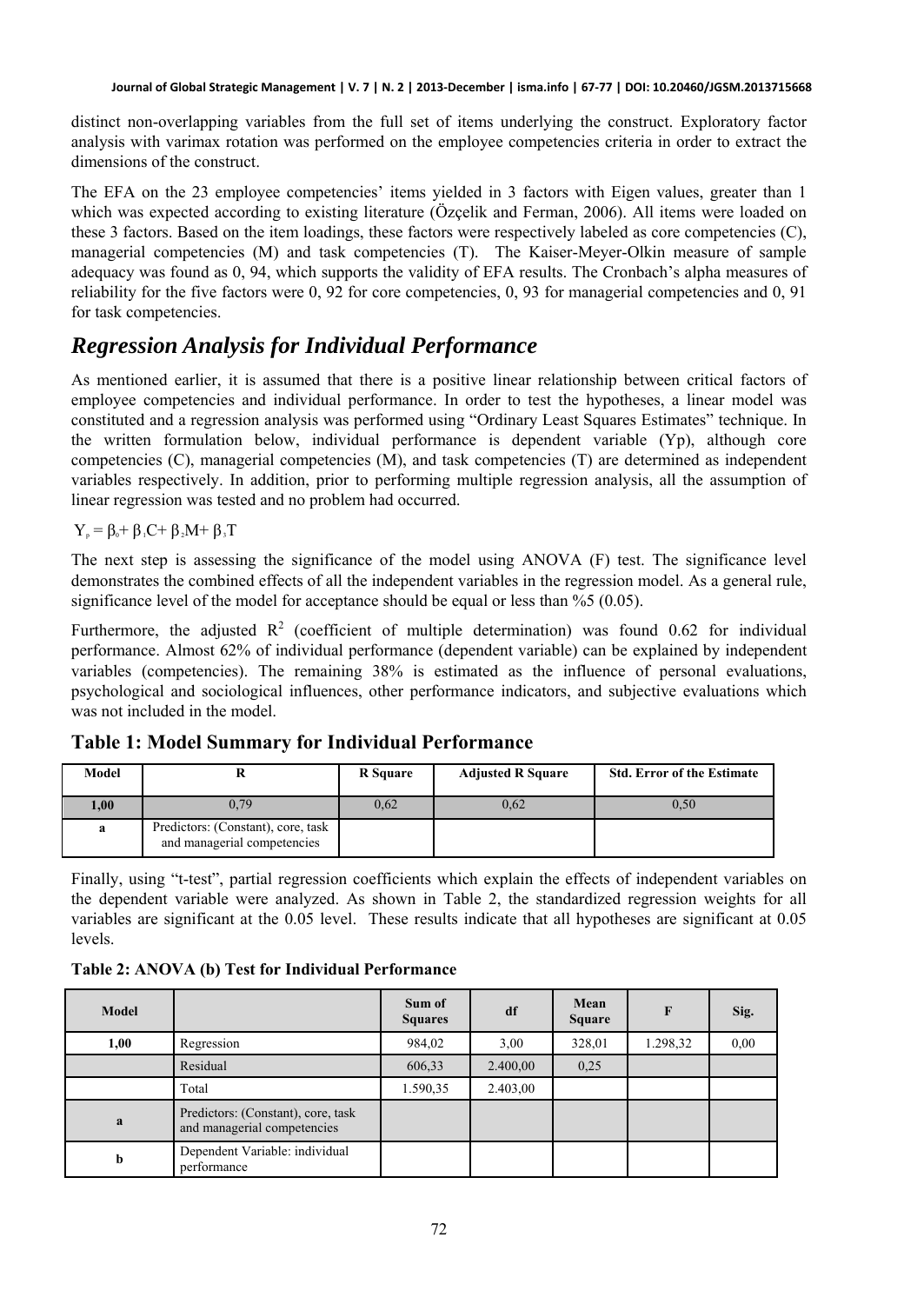**Journal of Global Strategic Management | V. 7 | N. 2 | 2013-December | isma.info | 67-77 | DOI: 10.20460/JGSM.2013715668**

Among the all factors, core competencies were found as most important criterion. It is followed by task competencies  $(0, 26)$  with the value of its standardized regression weight being 0.38 (p<0.01). Managerial competencies have less effect (0, 20) on individual performance in comparison with other two factors. However, all factors have positive linear correlation with individual performance.

| Coefficient(a) |                                               |                                              |                      |                                            |       |                      |
|----------------|-----------------------------------------------|----------------------------------------------|----------------------|--------------------------------------------|-------|----------------------|
| Model          |                                               | <b>Unstandardized</b><br><b>Coefficients</b> |                      | <b>Standardized</b><br><b>Coefficients</b> |       | Sig.                 |
|                |                                               | B                                            | Std.<br><b>Error</b> | <b>Beta</b>                                | B     | Std.<br><b>Error</b> |
| 1,00           | (Constant)                                    | 0,57                                         | 0.05                 |                                            | 10,69 | 0,00                 |
|                | Core competencies                             | 0.39                                         | 0,02                 | 0,38                                       | 16,44 | 0.00                 |
|                | Managerial competencies                       | 0,19                                         | 0.02                 | 0,20                                       | 8.26  | 0.00                 |
|                | Task competencies                             | 0,27                                         | 0,02                 | 0,26                                       | 11,73 | 0.00                 |
| a              | Dependent Variable: individual<br>performance |                                              |                      |                                            |       |                      |

**Table 3: Regression Analysis for Performance** 

#### *Regression Analysis for Organizational Performance*

The second regression analysis was conducted to test the relationship between competencies and organizational performance. In order to test the hypotheses, a linear model is constituted and a regression analysis was performed using "Ordinary Least Squares Estimates" technique. In the formulated model below, organizational performance is dependent variable (Yop); whereas core competencies (C), managerial competencies (M) and task competencies (T) were determined as independent variables respectively. In addition, before performing multiple regression analysis, all the assumptions of linear regression were statistically tested and no problem was found.

#### $Y_{op} = \alpha_0 + \alpha_1 C + \alpha_2 M + \alpha_3 T$

Subsequently, the following step is assessing the significance of the model using ANOVA (F) test, which demonstrates the collective effects of all independent variables in the regression model. In order to consider significance level of the model, significance level for acceptance should be equal or less than %5 (0.05).

Furthermore, the adjusted  $R^2$  (coefficient of multiple determination) was found 0.45. Employee competencies variable explain 45% of organizational performance (dependent variable). This result is consistent with the existing literature pertaining to organizational performance. Hence, there are many other factors that affect organizational performance and other employee competencies (Kaya, 2006).

**Table 4: Model Summary of Organizational Performance** 

| Model | R                                                                    | <b>R</b> Square | <b>Adjusted R Square</b> | <b>Std. Error of the Estimate</b> |
|-------|----------------------------------------------------------------------|-----------------|--------------------------|-----------------------------------|
| 1,00  | 0.67                                                                 | 0.45            | 0.45                     | 0.64                              |
| a     | Predictors: (Constant),<br>core, task and managerial<br>competencies |                 |                          |                                   |

Finally, through "t-test", partial regression coefficients, which explain the effects of independent variables on dependent variable, were discretely analyzed. As shown in Table 5, the standardized regression weights for all variables are significant at the 0.05 level. The results indicate that all hypotheses were supported at 0.05 significance levels.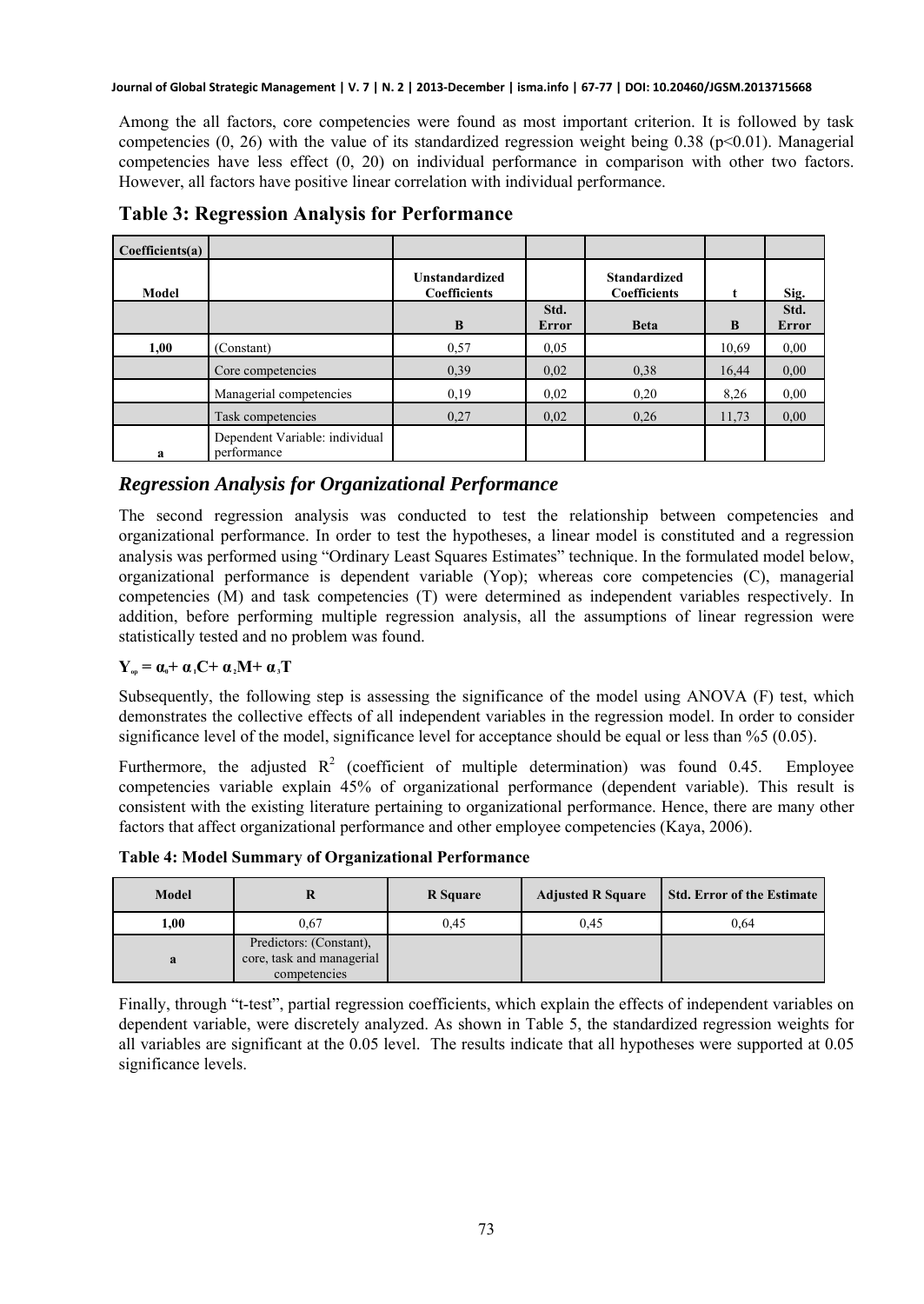| <b>Model</b> |                                                                | <b>Sum of Squares</b> | df       | <b>Mean Square</b> |        | Sig. |
|--------------|----------------------------------------------------------------|-----------------------|----------|--------------------|--------|------|
| 1,00         | Regression                                                     | 804,28                | 3,00     | 268,09             | 663,52 | 0.00 |
|              | Residual                                                       | 966,89                | 2.393,00 | 0,40               |        |      |
|              | Total                                                          | 1.771,18              | 2.396,00 |                    |        |      |
| a            | Predictors: (Constant), core,<br>task, managerial competencies |                       |          |                    |        |      |
| b            | Dependent Variable:<br>organizational performance              |                       |          |                    |        |      |

**Table 5: ANOVA Test of Organizational Performance**

The Table 6 illustrates the comparative effects of competencies on organizational performance. Predictably, managerial competencies have the most significant impact (0.40) on organizational performance. Additionally, core competencies (0.18) and task competencies (0.14) are nearby.

**Table 6: Regression Analysis for Organizational Performance** 

| Coefficient(a) |                                                      |                                              |                   |                                            |       |                   |
|----------------|------------------------------------------------------|----------------------------------------------|-------------------|--------------------------------------------|-------|-------------------|
| Model          |                                                      | <b>Unstandardized</b><br><b>Coefficients</b> |                   | <b>Standardized</b><br><b>Coefficients</b> | t     | Sig.              |
|                |                                                      | B                                            | <b>Std. Error</b> | <b>Beta</b>                                | B     | <b>Std. Error</b> |
| 1,00           | (Constant)                                           | 0.96                                         | 0.07              |                                            | 14,35 | 0.00              |
|                | Core competencies                                    | 0,20                                         | 0.03              | 0,18                                       | 6,52  | 0.00              |
|                | Managerial competencies                              | 0,39                                         | 0.03              | 0,40                                       | 13,68 | 0.00              |
|                | Task competencies                                    | 0,15                                         | 0.03              | 0,14                                       | 5,11  | 0.00              |
| a              | Dependent Variable:<br>organizational<br>performance |                                              |                   |                                            |       |                   |

# **CONCLUSION**

In this study, the researchers proposed the "ranking model" of employee competencies which is composed of three main dimensions: core competencies, managerial competencies and functional (task-related) competencies (Stephen and Uhles, 2012). Consistent with the statistical analysis, abovementioned factors have direct influence on both individual and organizational performance. Recently, services sector has turned out to be one of the most flourishing sectors in Turkey.

Primarily, the researchers analyzed the relationship between individual competencies and individual performance. The research findings indicated that there is a positive relationship between competencies and individual performance. Furthermore, core competencies had utmost significant effect on individual performance.

Secondly, we analyzed the relationship between individual competencies and organizational performance. As mentioned earlier, empirical facts regarding the relationship between individual competencies and organizational performance are adequate in existing literature. The results of this study provided some empirical evidences concerning the effects of individual competencies on organizational performance. One of the most astonishing results of this study is that, when it comes to organizational performance, managerial competencies appeared to be the most significant factor.

Finally, this study's findings specified numerous critical points regarding the competencies and performance relationships. There are two key points for this study. At first, the present literature is focusing on developed (Western) countries.

From an academic perspective, this study analyzed the data from a particularly developing country, Turkey. Moreover, this study provided the analysis of the services sector, which has been neglected in Turkey in terms of competency studies. Hence, the results demonstrate that competencies in services sector play an important role for both individual and organizational performance.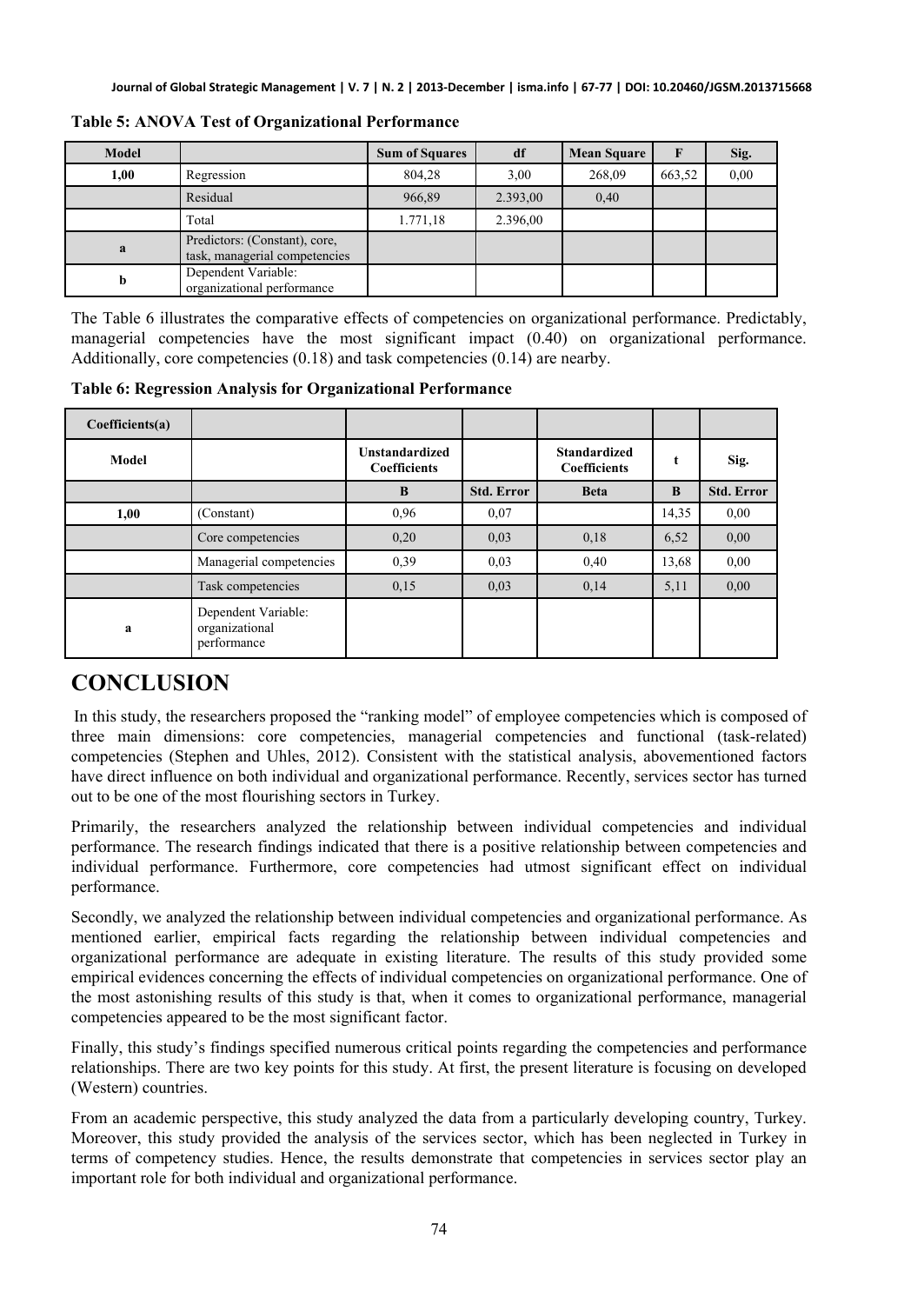As a final point, it will be useful for further studies to compare the results of this study in different sectors and regions such as Africa, Asia and Latin America to analyze the similarities and dissimilarities.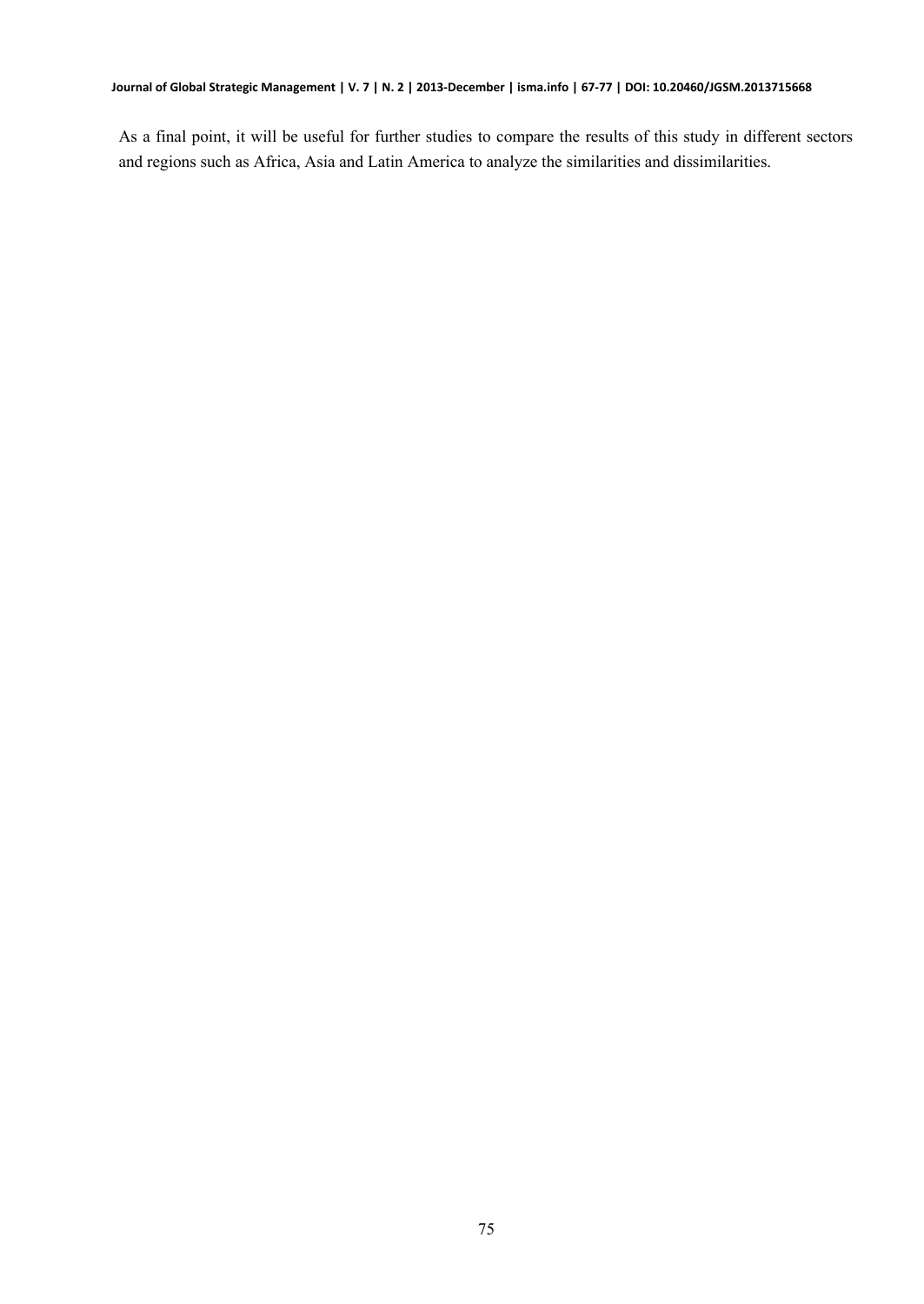#### **REFERENCES**

Ahadzie, D. K., Proverbs, D. G., Olomolaiye, P. O., & Ankrah, N. (2009). Towards developing competencybased measures for project managers in mass house building projects in developing countries. *Construction Management and Economics*, *27*(1), 89-102.

Anwar, M. R., Djakfar, L. D., & Abdulhafidha, A. K. (2012). Human Resources Performance and Competency of Management by Using a Method of Balanced Scorecard. *International Journal of Civil & Environmental Engineering IJCEE-IJENS* , *12*(04), 01-05.

Asree, S., Zain, M., & Razalli, M. R. (2010). Influence of leadership competency and organizational culture on responsiveness and performance of firms. *International Journal of Contemporary Hospitality Management*, *22*(4), 500-516.

Baker, S. S., Pearson, M., & Chipman, H. (2009). Development of Core Competencies for Paraprofessional Nutrition Educators Who Deliver Food Stamp Nutrition Education. *Journal of Nutrition Education and Behavior* , *41*(2), 138-142.

Bilim, Sanayi ve Teknoloji Bakanligi. (n.d.). *Bilim, Sanayi ve Teknoloji Bakanligi*. Retrieved April 3, 2013, from<http://www.sanayi.gov.tr/Files/Documents/TurkiyeSanayiStratejisiIngilizce.pdff>

Boyatsiz, R.E. (2008), Competencies in the 21st century, Journal of Management Development, 27 (1), 5 – 12

Cardy, R. L., & Selvarajan, T. (2006). Competencies: Alternative frameworks for competitive advantage. Business Horizons, 49, 235-245.

Clardy, A. (2008). Human Resource Development and the Resource-Based Model of Core Competencies: Methods for Diagnosis and Assessment.  $\hat{a}€$ , *Human Resource Development Review*, 7(4), 387-407.

Clark, J., & Armit, K. (2010). Leadership competency for doctors: a framework. *Leadership in Health Services*, *23*(2), 115-129.

Currie, G., & Darby, R. (1995). Competence-based management development: rhetoric and reality. *Journal of European Industrial Training*, *19*(5), 11-18.

Dainty, A. R., Cheng, M., & Moore, D. R. (2004). A competency-based performance model for construction project managers. *Construction Management and Economics*, *22*, 877-886.

Dess, G. G., Lumpkin, G. T., & Eisner, A. B. (2010). *Strategic Management*. New York: McGraw Hill.

Dingle, J. (1995). Analyzing the competence requirements of managers. *Management Development Review*, *8*(2), 30-36.

Draganidis, F., & Mentzas, G. (2006). Competency based management: a review of systems and approaches. *Information Management &Computer Security*, *14*(1), 51-64.

Gammie, E., & Joyce, Y. (2009). Competence-based Approaches to the Assessment of Professional Accountancy Training Work Experience Requirements: The ICAS Experience. *Accounting Education*, *18*(4), 443-466.

Growth of the Service Sector. (2000, September 22). *www.worldbank.org*. Retrieved March 4, 2013, from www.worldbank.org/depweb/beyond/beyondco/beg\_09.pdf

Kaya, N. (2006). The impact of human resource management practices and corporate entrepreneurship on firm performance: evidence from Turkish firms. *The International Journal of Human Resource Management*, *17*(12), 2074-2090.

Kotler, P., & Keller, K. L. (2009). *Marketing management* (13th ed.). Upper Saddle River, N.J.: Pearson Prentice Hall.

Levenson, A. R., Van der Stede, W. A., & Cohen, S. G. (2009). Measuring the Relationship Between Managerial Competencies and Performance. *Journal of Management*, *32*(3), 360-380.